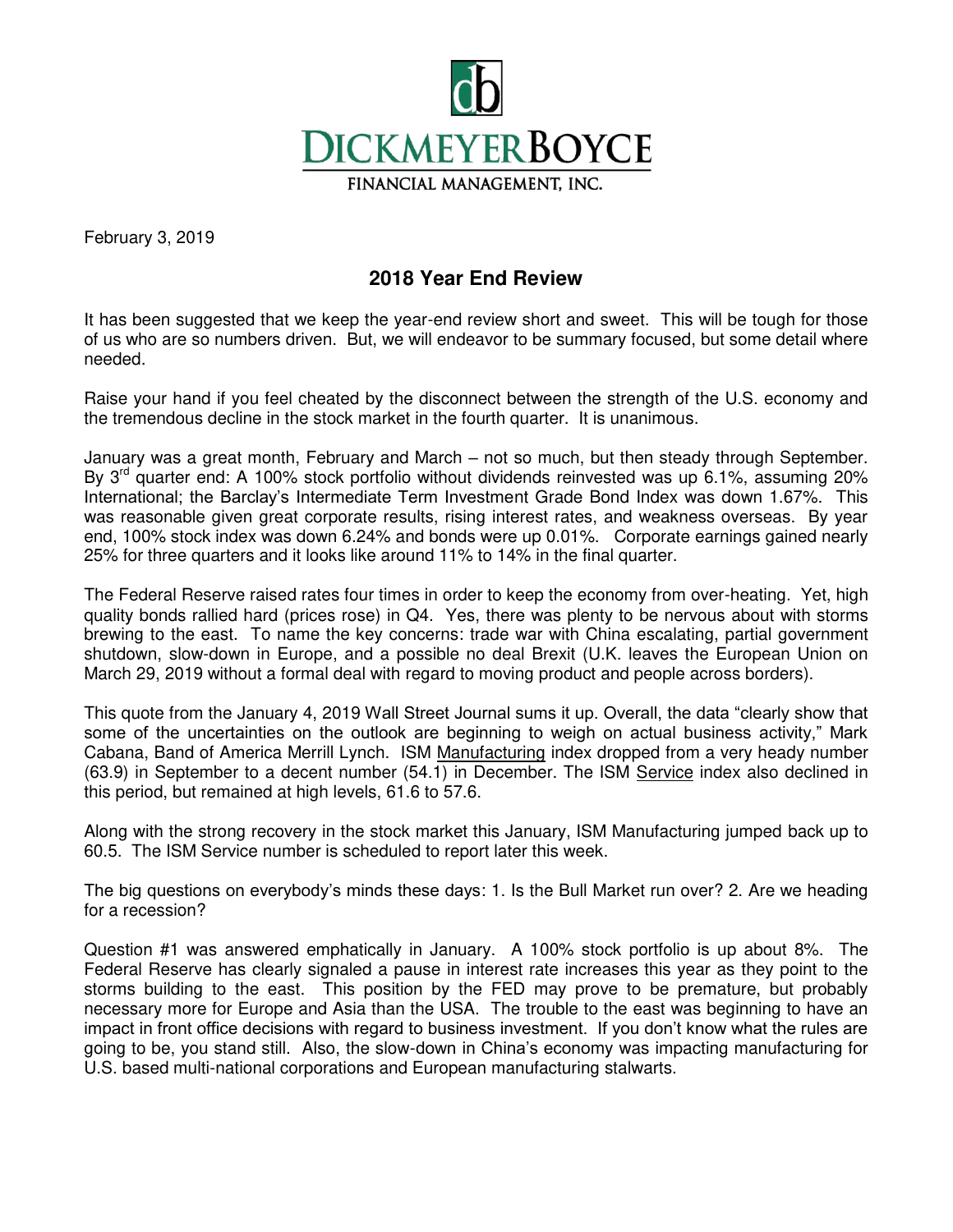

2018 Year End Review Page 2 of 3

Question #2 is addressed in the entirety of his page. It is playing daily in financial news. Institutional investment companies are trotting out a lot of data in an effort to try to answer the question. The data is quite contradictory at this point. Leading Economic Indicators are still at peak levels in the U.S. In contrast, the yield curve has flattened (the spread between short and long term treasury interest rates are declining). With regard to the latter: An inverted yield curve (long term rates are lower than short term rates) has predicted 8 of the last 7 recessions. That is not a typo. Sometimes, it gives a false reading. It is likely giving a false reading now. Pensions are desperate for interest and are buying long bonds aggressively. This is driving prices up and reducing long term yields. The Federal Reserve has been raising short term interest rates. The result is a flattened yield curve. As discussed above, the Federal Reserve is now pausing on rate increases.

The U.S. economy remains on strong footing for now. Has the U.S. economy peaked? Probably, the leading economic indicators look to be topped out. Corporate earnings gains will now have tough comparisons to tax code change aided earnings in 2018. But, the consumer is in great shape. Debt is down, hiring is gaining strength, pay increases are solid, and there is strong evidence that people are returning to the workforce (U6 unemployment and under-employment rate has jumped from a low last year of 7.4% to 8.1% in January, and the participation rate rose from 62.7% a year ago to 63.2% now).

Automotive sales and the housing market have very likely peaked. Both are interest rate sensitive. Automotive sales have been running in the 17 to 17.5 million range for the last three years and are likely to stay there.

Existing home sales declined 6.4% from November and 10.3% from the previous year's level. The decline comes from a confluence of factors. Tight supply, rising prices, and higher interest rates has impacted the affordability for first time buyers. The 30 year mortgage rate rose to just below 5% in November. Home prices increased 2.9% nationally in December. This rate of increase has been declining for a few months now. The share of listings with a price drop increased from 12.5% to 15% in the last quarter. These are signs that market prices are adjusting and could decline; this could inject some positive momentum. The 30 year mortgage rate adjusted back down in December to 4.45%. Purchase mortgage applications grew 9% for the week ending January  $11<sup>th</sup>$ . Stay tuned, the final verdict on housing has not been reached. But, affordability appears to be a big issue. Therefore, success in the housing market will be tied to interest rates.

IMF global growth forecast has been reduced to 3.5% to 3.7%. Europe GDP growth forecast for 2019 has been lowered to 1.5% from 1.8%. China's GDP growth rate was reported as 6.4% in December, their lowest rate in 30 years. Corporate debt, over-capacity, and the trade war are weighing heavily on their economy. They are making progress on adjusting down dependence upon exporting and increasing consumption.

The U.S. GDP growth rate was likely 3% for 2018. Projections for 2019 and 2020 from the Federal Reserve are 2.3% and 2%, respectively, and economists polled by Wall Street Journal are 2.2% and 1.7% respectively.

Recession predictions are all over the map from late this year to 2022. China trade negotiations and Brexit are two wild cards. Throughout this nearly ten year economic growth period, we have moved back up the economic curve multiple times. We are clearly past the peak now, but the quality of the trade negotiations with China will have a significant impact on where we go from here. A successful result will likely push a recession out to 2022. A tariff laden result will accelerate the path to recession, as early as this year end. We do not believe that the USA, nor China, want the latter outcome.